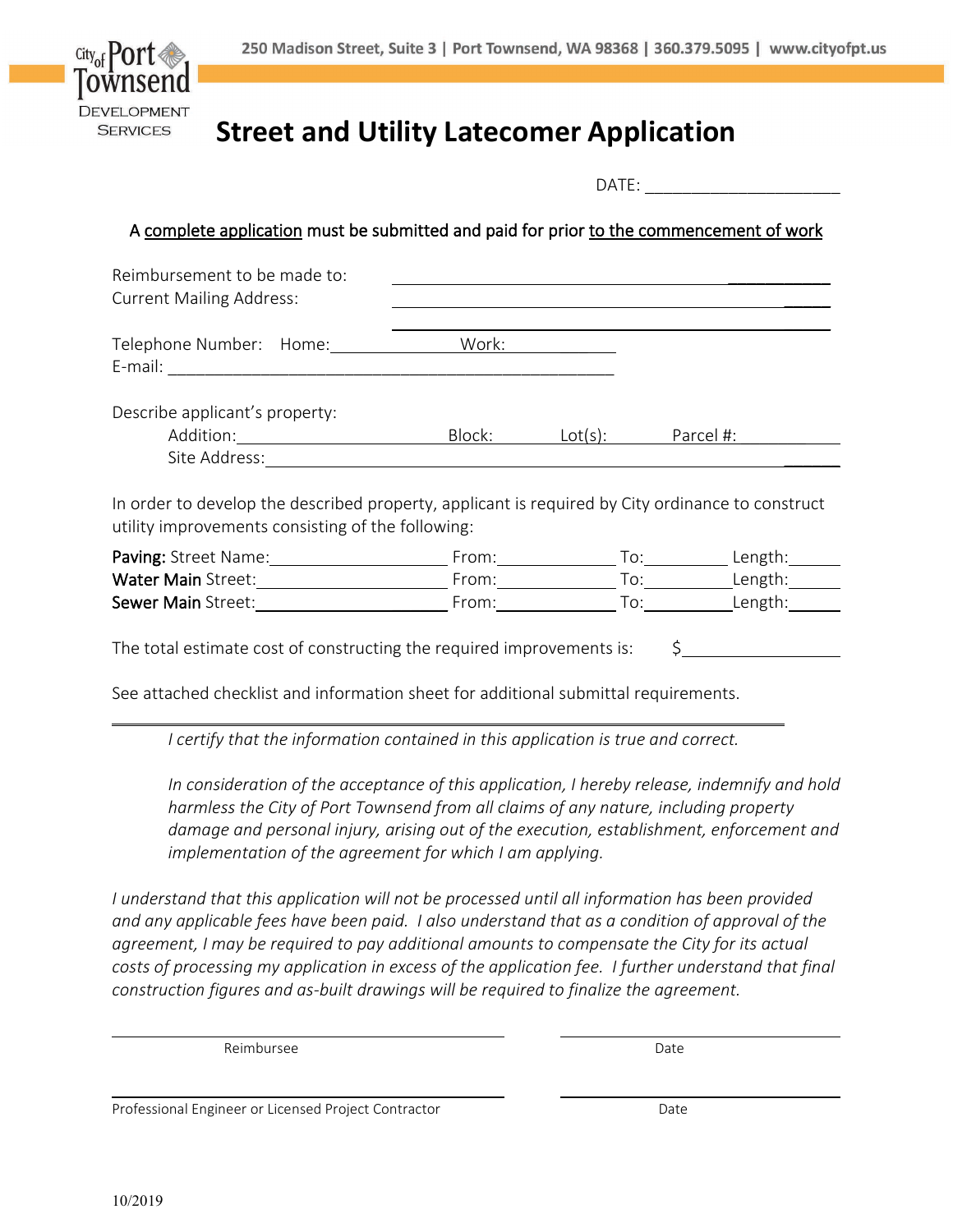

## **Latecomer Checklist**

- $\square$  Completed Latecomer Application form (page 1)
- $\Box$  Latecomer application fee of \$336.00 and recording fees paid to Jefferson County
- $\Box$  Submit an **itemized** cost estimate prepared by a civil engineer or project contractor.

Only those costs that are directly related to the City main or the Public Street can be included in the latecomer. Costs related to service connections from the main line or driveways, may not be included as part of the payback. Do not include permit costs and fees.

- $\square$  Submit a list of properties that will benefit from the improvements and that are subject to reimbursement. This information can be obtained from the Jefferson County website <http://www.co.jefferson.wa.us/954/Property-Tax-Parcel-Search> and must include:
	- □ Property Owner's Name
	- □ Mailing Addresses
	- □ Parcel Number
	- $\Box$  Property Legal description, including Addition, Block and Lot(s)
- $\square$  Submit two 11 x 17 engineering plans to scale, stamped and signed by a licensed civil engineer showing the improvements.

#### Applicant must submit the latecomer application prior to beginning the work

Gravel driveways in the public right-of-way do not qualify for a payback.

Individual sewer pump systems in the right-of-way do not qualify for a payback.

If more than one utility is constructed AND the benefit area is exactly the same, one application may be used for multiple utilities. However, if the benefit area is not exactly the same, separate latecomer applications must be submitted and separate fees paid.

#### The application is not complete until all required items are submitted.

*Within 90 days of completion of the work, submit copies of paid invoices, cancelled checks, etc. certifying that all costs being claimed on the latecomer agreement have been paid. This information is required in order to complete the latecomer agreement for recording. Final figures are limited to 10% over the estimates. Additional information on latecomer requirements is available in PTMC 13.04.*